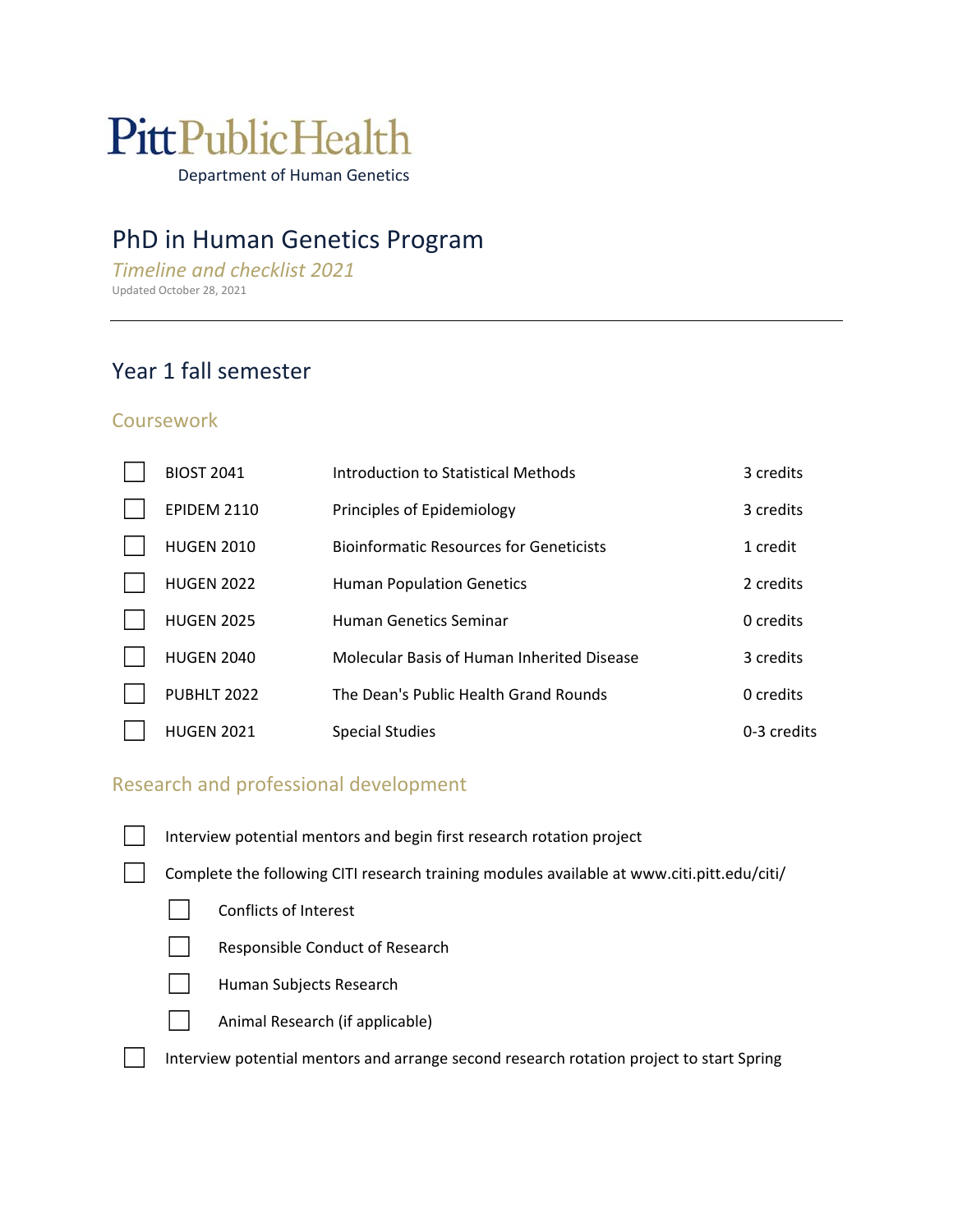# Year 1 spring semester

#### Coursework

|           | <b>HUGEN 2025</b> | Human Genetics Seminar                      | 0 credits   |
|-----------|-------------------|---------------------------------------------|-------------|
|           | <b>HUGEN 2028</b> | Human Genetics Journal Club and Peer Review | 1 credit    |
|           | <b>HUGEN 2060</b> | Chromosome Structure and Function           | 2 credits   |
|           | <b>HUGEN 2090</b> | Genetics of Complex Disease 1               | 2 credits   |
|           | <b>HUGEN 2091</b> | <b>Genetics of Complex Disease 2</b>        | 1 credit    |
|           | PUBHLT 2011       | <b>Essentials of Public Health</b>          | 3 credits   |
|           | PUBHLT 2022       | The Dean's Public Health Grand Rounds       | 0 credits   |
|           | <b>HUGEN 2021</b> | <b>Special Studies</b>                      | 3-6 credits |
| electives |                   |                                             |             |
|           | course number     | elective course                             | 0-3 credits |

## Research and professional development





or

Interview potential mentors for third research rotation project to start Summer

Discuss participation in Dean's Day Student Research Symposium with rotation mentors

## Year 1 summer semester



Begin dissertation research or Summer research rotation

Participate in Summer Research in Progress (SRIP) seminar series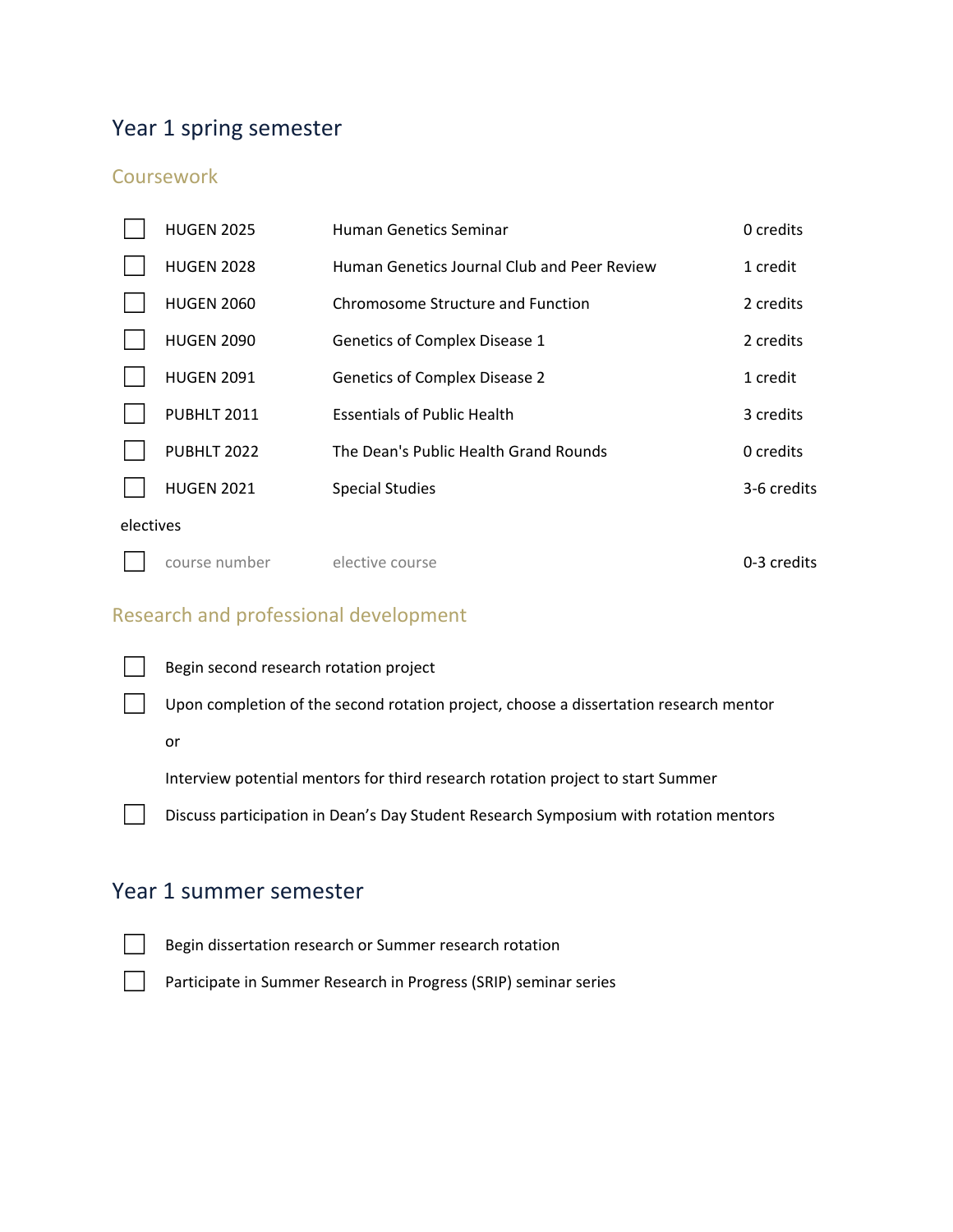# Year 2 fall semester

#### **Coursework**

|           | <b>HUGEN 2011</b> | Scientific Writing in Human Genetics          | 1 credit     |
|-----------|-------------------|-----------------------------------------------|--------------|
|           | <b>HUGEN 2025</b> | Human Genetics Seminar                        | 0 credits    |
|           | <b>HUGEN 2029</b> | Introduction to Gene Mapping                  | 3 credits    |
|           | PUBHLT 2030       | <b>Research Ethics</b>                        | 1 credit     |
|           | <b>HUGEN 2021</b> | <b>Special Studies</b>                        | 7-10 credits |
| electives |                   |                                               |              |
|           | <b>HUGEN 2071</b> | <b>Genomic Data Processing and Structures</b> | 3 credits    |
|           | course number     | elective course                               | 0-3 credits  |

## Research and professional development

□ Choose a dissertation research mentor or continue dissertation research

Discuss Fall Student Evaluation Form with Mentor

☐ Invite faculty to serve on Qualifying Examination committee; submit committee to Noel Harrie

Schedule date of Qualifying Examination for Fall or Spring semester

□ Take Qualifying Exam unless scheduled for Spring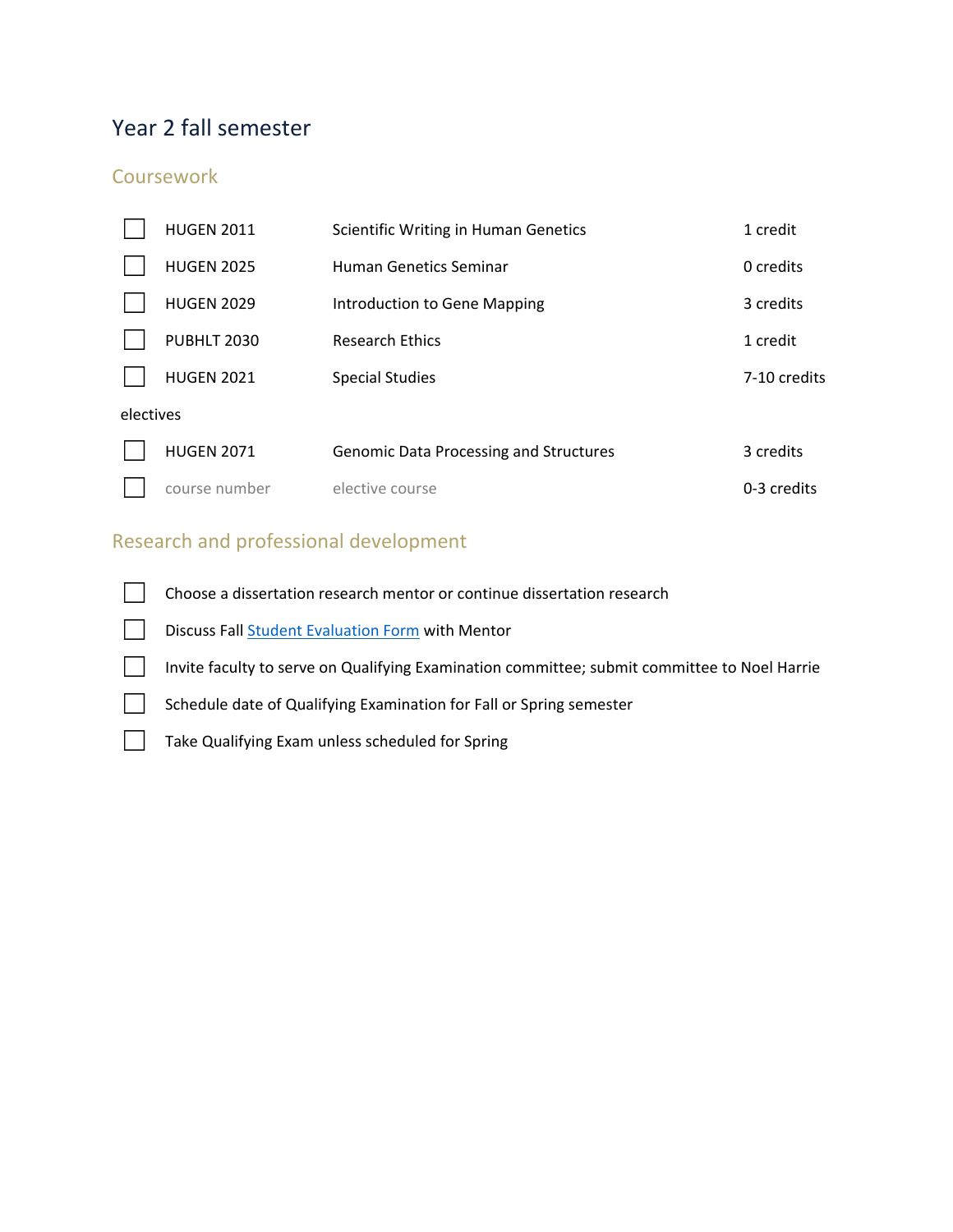# Year 2 spring semester

## **Coursework**

|           | <b>HUGEN 2025</b> | Human Genetics Seminar                      | 0 credits    |
|-----------|-------------------|---------------------------------------------|--------------|
|           | <b>HUGEN 2028</b> | Human Genetics Journal Club and Peer Review | 1 credit     |
|           | <b>HUGEN 2021</b> | <b>Special Studies</b>                      | 8-14 credits |
| electives |                   |                                             |              |
|           | <b>HUGEN 2051</b> | Inborn Errors of Development                | 2 credits    |
|           | <b>HUGEN 2072</b> | <b>Genomic Data Pipelines and Tools</b>     | 3 credits    |
|           | <b>HUGEN 2073</b> | Genomic Data Visualization and Integration  | 3 credits    |
|           | <b>HUGEN 2080</b> | <b>Statistical Genetics</b>                 | 3 credits    |
|           | course number     | elective course                             | 0-3 credits  |

# Research and professional development

| Continue dissertation research                                                               |
|----------------------------------------------------------------------------------------------|
| Participate in Dean's Day Student Research Symposium                                         |
| Invite faculty to serve on Qualifying Examination committee; submit committee to Noel Harrie |
| Schedule date of Qualifying Examination for Spring or Summer semester                        |
| Discuss Spring Student Evaluation Form with Mentor                                           |
| Revisit and update Individualized Develop Plan: myidp.sciencecareers.org/                    |
| Take Qualifying Exam unless scheduled for Summer                                             |
|                                                                                              |

# Year 2 summer semester

☐ Continue dissertation research

□ Participate in Summer Research in Progress (SRIP) seminar series



□ Take Qualifying Exam if not already taken